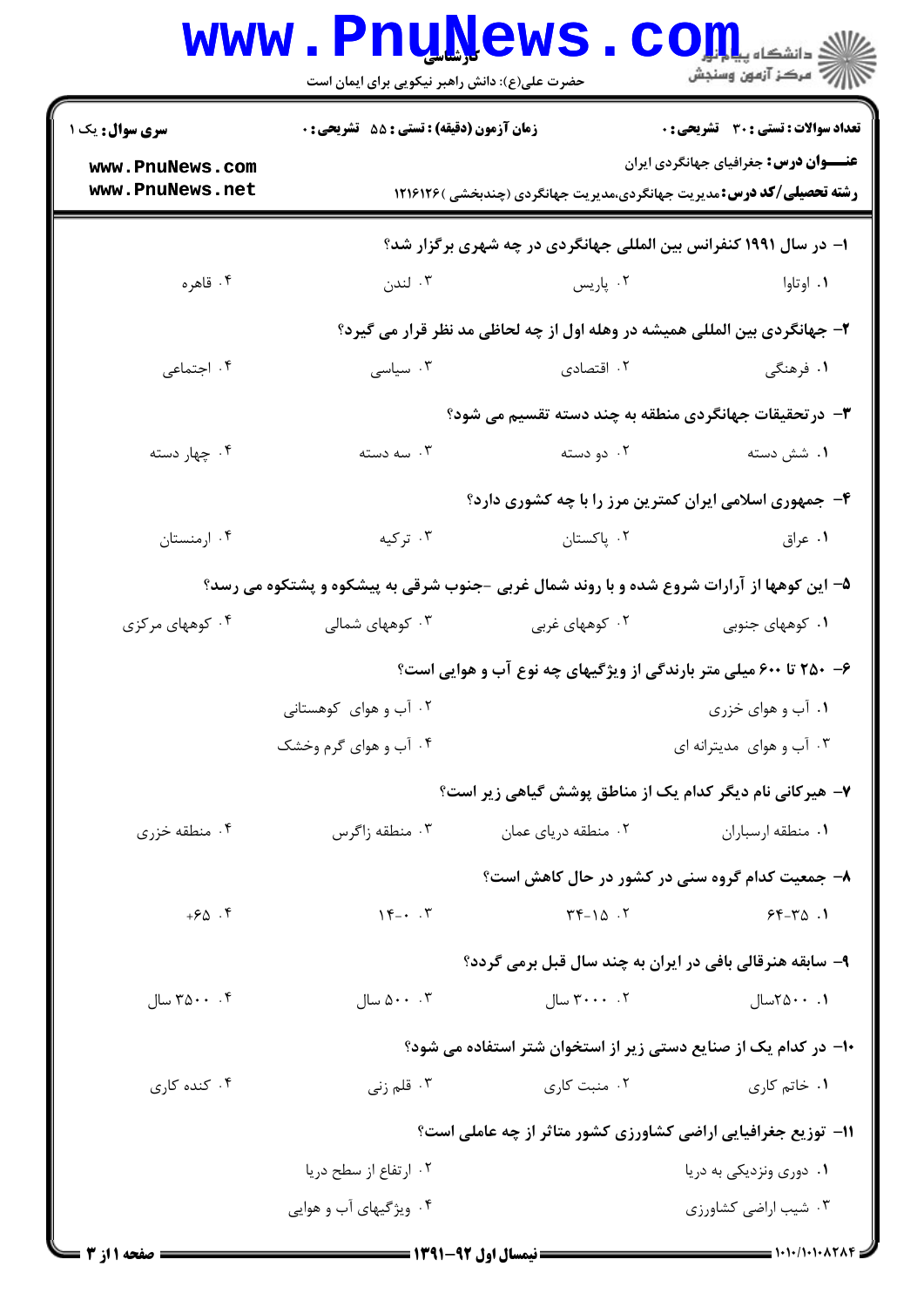|                                  | Www. Pnu News. Com<br>حضرت علی(ع): دانش راهبر نیکویی برای ایمان است |                                                                              |                                                       |
|----------------------------------|---------------------------------------------------------------------|------------------------------------------------------------------------------|-------------------------------------------------------|
| سري سوال :                       | زمان آزمون (دقیقه) : تستی : 55 آتشریحی : 0                          |                                                                              | <b>تعداد سوالات : تستی : 30 ٪ تشریحی : 0</b>          |
| ww.PnuNews.com<br>ww.PnuNews.net |                                                                     | <b>رشته تحصیلی/کد درس:</b> مدیریت جهانگردی،مدیریت جهانگردی (چندبخشی )۱۲۱۶۱۲۶ | عنـــوان درس: جغرافیای جهانگردی ایران                 |
|                                  |                                                                     |                                                                              | ۱۲– استانهای معدنی کشور به ترتیب فعالیت معدنی کدامند؟ |
|                                  | ۰۲ سمنان -مازندران-کرمان-اصفهان                                     |                                                                              | 1. اصفهان-كرمان-مازندران=سمنان                        |

| ٠٣ مازندران-سمنان-كرمان-اصفهان                      |                                                                  | ۰۴ کرمان-مازندران-سمنان-اصفهان |                    |
|-----------------------------------------------------|------------------------------------------------------------------|--------------------------------|--------------------|
| ۱۳- تپه سیلک در نزدیکی کدام شهر قرار دارد؟          |                                                                  |                                |                    |
| ٠١. اصفهان                                          | ۰۲ تهران                                                         | ۰۳ کاشان                       | ۰۴ همدان           |
|                                                     | ۱۴- تمدن قدیم کشاورزی در ایران از چه فنونی برخوردار بوده اند؟    |                                |                    |
| ٠١ دامداري و زراعت                                  | ۰۲ روستا نشینی                                                   | ۰۳ صیادی و باغداری             | ۰۴ باغداری و زراعت |
|                                                     | <b>۱۵- وجود چشمه و قنات باعث شکل گیری چه نوع روستایی می شود؟</b> |                                |                    |
| ۰۱ طولی                                             | ۰۲ پراکنده                                                       | ۰۳ پلکانی $\cdot$              | ۰۴ متمرکز          |
| ۱۶- ایل هفت لنگ در کدام ناحیه مستقر است؟            |                                                                  |                                |                    |
| ۰۱ اليگودرز                                         | ۰۲ بروجرد                                                        | ۰۳ اصفهان                      | ۰۴ خوزستان         |
| ۱۷- کدام یک از مساجد زیر به فیروزه اسلام شهرت دارد؟ |                                                                  |                                |                    |
| ٠١. مسجد عليشاه                                     | ۰۲ مسجد کبود                                                     | ۰۳ مسجد جامع تبریز             | ۰۴ مسجد جامع سراب  |

۱۸- مرداب گاوخونی در کدام یک از استان های زیر قرار دارد؟

. قم

**۱۹- شهر رهایی معنی کدامیک از شهر های زیر است**؟

۰۴ تهران ۰۲ ارومیه ۰۳ بوشهر ۰۱ ایلام ۲۰– ارگ کلاه فرنگی از نقاط دیدنی کدام استان است؟ ۰۳ فارس ۰۴ خراسان رضوی ۰۱ خراسان جنوبی مسلم ۲۰ تهران

۰۳ فارس

**۲۱**- مقبره دانیال نبی در کدام شهر قرار دارد؟

۰۳ شادگان ۰۱ شوش ۰۴ درفول ۰۲ شوشتر **۲۲**– کارمانیا نام قدیم کدام شهر است؟ ۰۴ گرگان ۰۳ کرمان ۰۲ کر مانشاه ۰۱ کاشان

۰۱ اردبیل

۰۴ اصفهان

۱ یک